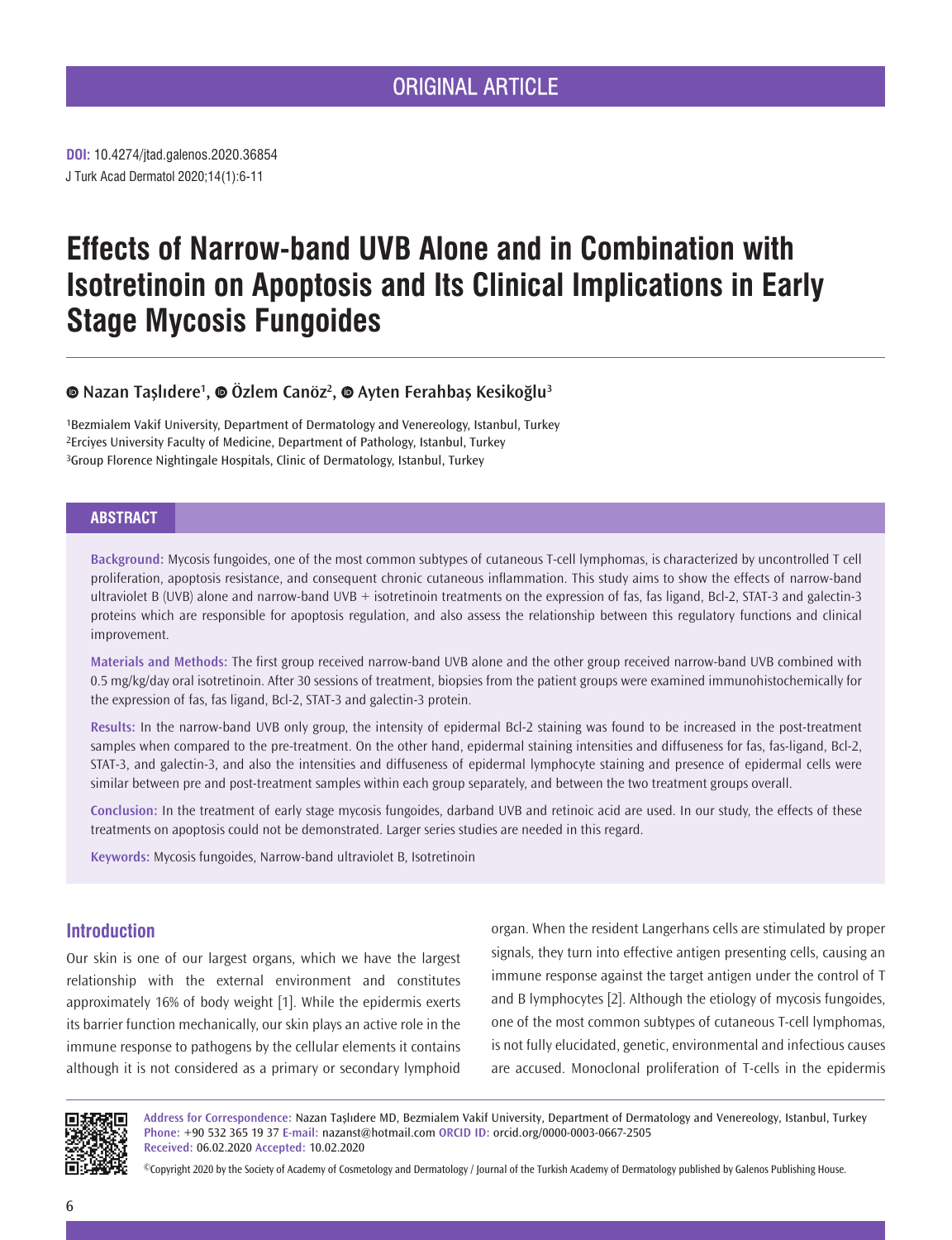and disruption of the apoptosis process which result from diffuse inflammatory reactions induced by chronic antigenic stimulation form the basis of the disease [3,4]. Uncontrolled T cell proliferation, resistance to apoptosis and consequent chronic cutaneous inflammation are responsible for the development of lymphoma. Primary cutaneous lymphomas have an overall incidence of 0.3-1.0 / 100.000 and 54-72% of them are mycosis fungoides [5]. Clinically there are four stages of mycosis fungoides, namely patch, plaque, tumor, and erythroderma, and some cases may be characterized by atypical skin manifestations [6,7]. In the patch and plaque stage, lesions are often asymmetrical, itching is prominent and scalp involvement may result in alopecia [8,9]. These infiltrations, which begin as patches and plaques, progress into nodules and may show systemic spread when left untreated [10,11]. The gold standard for the diagnosis of mycosis fungoides is histopathological evaluation of skin biopsy. The treatment methods can be classified into three main approaches: methods targeting the skin, systemic treatment or biological agent regulators. The observation that the lesions frequently reside on the regions unexposed to sunlight led to the assumption that ultraviolet (UV) radiation may prevent the development of mycosis fungoides and thus PUVA, narrow-band and broadband UV B (UVB) treatments are used [12,13]. There are three types of retinoids: isotretinoin, acitretin and etretinate, which exert their effects via the retinoic acid receptor, and bexarotene which binds to the retinoid X receptor. All these retinoids show their therapeutic effects by inducing apoptosis [14]. The aim of this study is to investigate the effects of narrow-band UVB only and narrow-band UVB  $+$  isotretinoin treatments on the expression of fas, fas ligand, Bcl-2, bax, STAT-3 and galectin-3 proteins which are responsible for apoptosis regulation and the relationship between apoptosis regulation and clinical improvement.

#### **Materials and Methods**

This study was carried out between May 2006 and March 2010 at the Dermatology and Pathology Departments of the Faculty of Medicine and supported by the Scientific Research Project Commission of the University (project no: TT-06-34, approval no: 01/181). Twentyone patients diagnosed as mycosis fungoides patch stage clinically and histopathologically were included in the study after receiving consent form from patients. Demographic data of all patients were recorded. Dermatological examinations of the patients were performed. The total affected body area was calculated as cm2, and all treatments were ceased two weeks before skin biopsy. A total of two skin biopsies (i.e. pre-, and post-treatment) were obtained from the lesion area, and the diagnosis was confirmed by histopathology and immunophenotyping. Patients were randomly divided into two groups. Pre-, and post-treatment lesion size and symptom severity were evaluated. The first group was given narrow-band UVB

treatment at 0.005 joules/cm2 three days a week for a total of 30 sessions, increasing the applied dose by 30% in every third session. The second group received 0.5 mg/kg/day per-oral isotretinoin in combination with the narrow-band UVB treatment. After 30 sessions of narrow-band UVB treatment, each patient underwent a dermatological examination, in which clinical findings and symptoms were scored between 0 and 8 and lesion size between 0 and 18, and a cumulative score was calculated for each patient thereafter. Pre- and post-treatment biopsy specimens obtained from each patient in both study groups were initially examined with hematoxylin-eosin staining, followed by immunohistochemical evaluation for fas, fas-ligand, Bcl-2, bax, galectin-3 and STAT-3 expressions in malignant lymphoid cells. For each patient, preand post-treatment images of the lesions were taken with a digital camera. Pre- and post-treatment data regarding clinical resolution and apoptosis were compared in and between both groups. Tissue samples were evaluated macroscopically and placed in a tissue processing system. Tissue samples were incubated in formaldehyde at 37 °C for 2 hours followed by embedding in alcohol solutions with increasing concentrations for 1 hour each. After 4.5 hours of incubation in xylol and 3 hours in paraffin, the samples were taken from the device and paraffin blocks were prepared. The blocks were refrigerated for 30 minutes before the preparation of 5 micrometer-thin sections on microscope slides containing poly-Llysine adhesive. The sections were incubated for 1 hour in an oven at 60 °C, processed with consequent xylol and alcohol solutions with decreasing concentrations, and finally rinsed with distilled water. Sections were then boiled for 20 minutes in 10% citrate buffer solution. In order to minimize non-specific staining and background noise, all preparations were treated with 3%  $H<sub>2</sub>O<sub>2</sub>$  for 10 minutes and washed with buffered saline solution for 10 minutes. Readyto-use antibodies against fas, fas-ligand, bax, Bcl-2, galectin-3 and STAT-3 were used as primary antibodies. Immunohistochemical staining was performed. The slides were treated with increasing concentrations of alcohol solutions, embedded in xylol and closed with a sealing solution. Intestinal tissue, prostatic tissue, Hodgkin lymphoma specimens, tonsillar tissue, thyroid tissue and breast cancer specimens were used as positive controls for fas, fas-ligand, bax, Bcl-2, galectin-3 and STAT-3 expression studies, respectively. Tissue preparations were examined under a light microscope. Immunohistochemically, cytoplasmic staining of keratinocytes and lymphocytes for bax and Bcl-2 was considered positive Unstained cells were deemed negative (Figure 1, 2, 3). For Bcl-2 and bax assessment, all microscopic fields were examined for pre- and posttreatment specimens. A total of 10 positively stained fields were examined under low power magnification and scored according to the average positively stained cell numbers as: score 0% (-), 1-25%  $(+)$ , 26-50%  $(++)$ , 51-100%  $(++)$ . Staining intensities of lymphocytes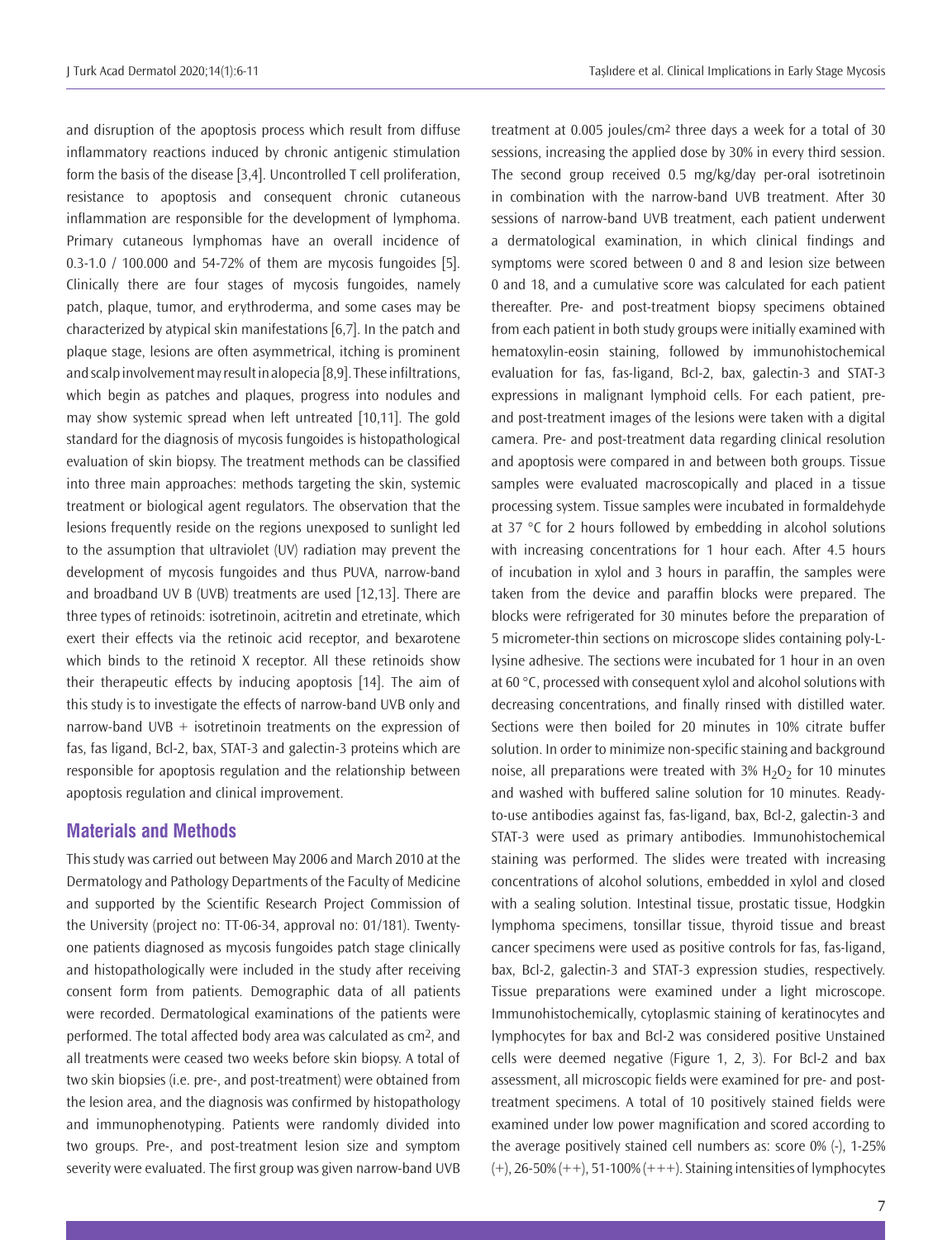were classified as no staining, weak, moderate and intense. Presence of epidermal lymphocytes before and after treatment was evaluated as no epidermal lymphocyte, few and present.

#### **Statistical Analysis**

Chi-square and Mann-Whitney U tests were used to compare age, sex, and disease duration. Fas, fas-ligand, bax, Bcl-2, STAT-3 and galectin-3 staining intensities before and after treatment were compared with Wilcoxon signed-rank test. Mann-Whitney U test was used to compare the staining intensities of narrow-band UVB only and isotretinoin + narrow-band UVB treatment groups. In both treatment groups, intragroup pre- and post-treatment symptom severity and lesion size comparisons were performed using Wilcoxon signed-ranks test. Values of p<0.05 were considered statistically significant.



**Figure 1.** Positive cytoplasmic fas staining (immunoperoxidase x100)



**Figure 2.** Positive cytoplasmic fas-ligand staining (immunoperoxidase x100)

## **Results**

In our study, 10 patients received narrow-band UVB alone and eleven patients received narrow-band UVB  $+$  isotretinoin combination treatment. Nine (42.9%) of the patients were female and 12 (57.1%) were male. Mean age was  $48.33 \pm 12.39$  years in all patients, 50.00±12.15 years in the narrow-band UVB only group, and  $46.81 \pm 12.99$  years in the narrow-band UVB + isotretinoin group. There was no statistically significant difference between the groups in terms of gender and age  $(p=0.130, p=0.672,$  respectively), (Table 1). Mean disease duration was 8.89±7.28 years in the first group and  $4.60\pm3.93$  years in the second group ( $p=0.216$ ). Eight of the patients were in stage 1A, 9 in stage 1B, and 4 in stage 2A. Six of the stage IA patients had narrow-band UVB only and 2 of them had narrow-band UVB  $+$  isotretinoin, 2 of the stage 1B patients had narrow-band UVB only and 7 had narrow-band UVB + isotretinoin, and 2 of stage 2A patients had narrow-band UVB only and 2 received narrow-band UVB + isotretinoin treatment. Pre and post-treatment symptom severity scores were 12.50±6.16 and 5.40±4.97 in the narrow-band UVB only group and 16.90±4.50 and 5.18±4.42 in the narrow-band UVB + isotretinoin combination group, respectively. In both groups, the differences between pre- and post-treatment symptom severity scores were statistically significant (p<0.009 in narrow-band UVB only group and p<0.003 in narrow-band UVB + isotretinoin combination group). Overall, pre-treatment symptom severity was high and there was a significant decrease after treatment  $(p=0.09)$  (Table 2). In the first group, pre- and posttreatment lesion sizes were 10.80±6.01 and 6.70±6.54, while in the second group they were measured to be 14.63±2.54 and 7.90±6.04 (Table 3). The pre-treatment lesions in both groups were large, but there was a significant decrease in lesion sizes after the treatment. No significant difference was detected when pre-treatment lesion



**Figure 3.** Positive nuclear + cytoplasmic STAT-3 staining (immunoperoxidase x100)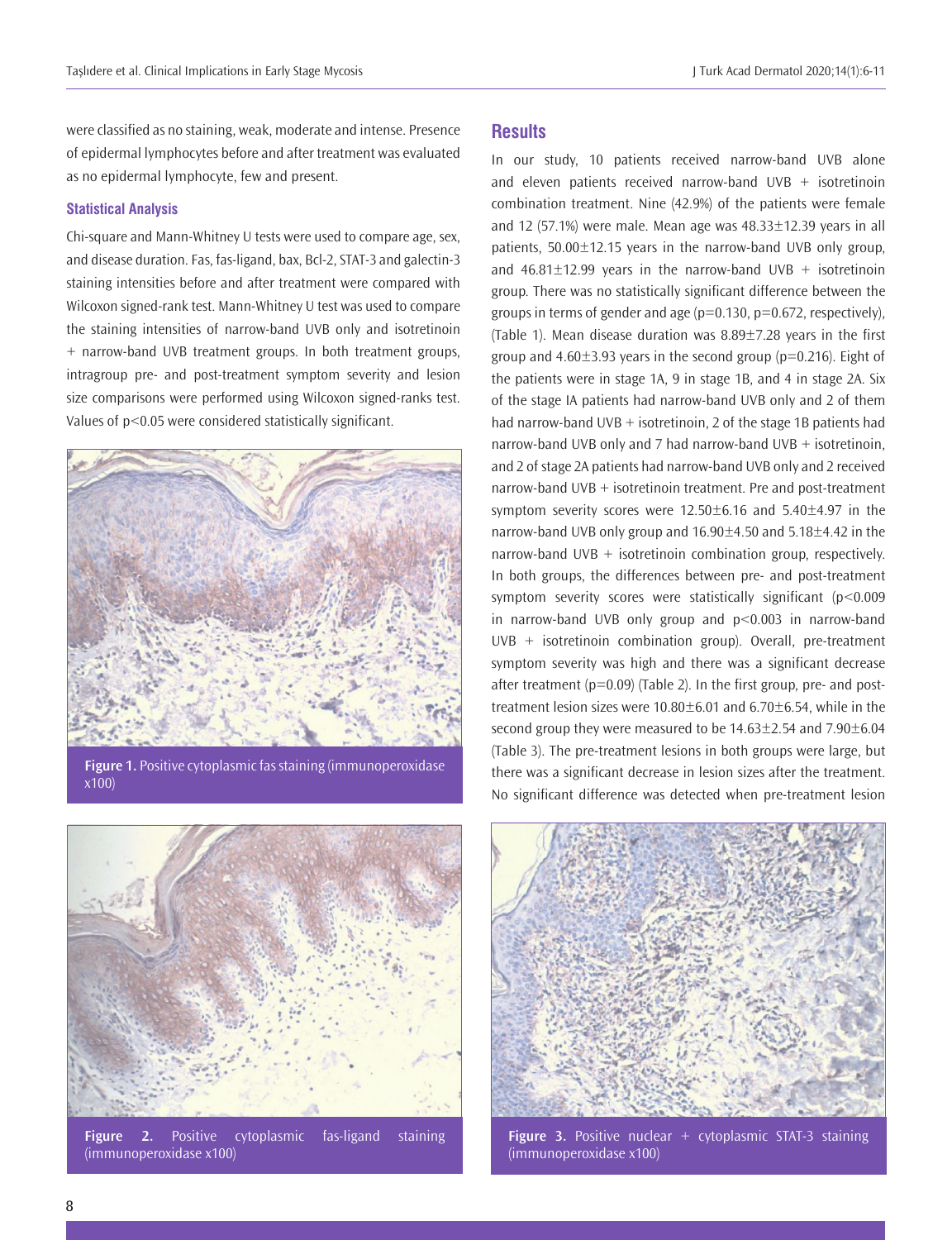sizes and post-treatment lesion sizes were separately compared between the two treatment groups (p=0.20 for pre-treatment sizes, p=0.43 for post-treatment sizes). Clinical response to treatment was significantly earlier in the narrow-band  $UVB +$  isotretinoin combination group than the narrow-band UVB only group, and the results were statistically significant. In the narrow-band UVB only group, the difference between the of Bcl-2 epidermal staining intensities obtained from pre- and post-treatment biopsy samples were statistically significant ( $p=0.04$ ). However in the same group, pre- and post-treatment samples revealed similar results regarding Bcl-2 epidermal staining diffuseness, epidermal lymphocyte staining intensities and diffuseness and presence of epidermal lymphocytes (p>0.05). In addition, again in the same group, pretreatment and post-treatment epidermal staining intensities and diffuseness for fas, fas-ligand, bax, STAT-3 and galectin-3, as well as epidermal lymphocyte staining intensities and diffusiveness and presence of epidermal lymphocytes were not significantly different. In the narrow-band UVB  $+$  isotretinoin group, on the other hand, the intensity and diffuseness of epidermal staining for fas, fas-ligand, bax, Bcl-2, STAT-3 and galectin-3, the staining intensities and extent of epidermal lymphocytes and the presence of epidermal lymphocytes were not significantly different between the pre-treatment and post-treatment samples. Overall epidermal staining intensities and diffuseness for fas, fas-ligand, Bcl-2, STAT-

3 and galectin-3, epidermal lymphocyte staining intensities and diffuseness, and presence of epidermal lymphocytes did not show significant differences between the pre-and post-treatment samples  $(p>0.05)$ . No positive staining for bax protein was detected (Table 4).

#### **Discussion**

Mycosis fungoides is a cutaneous T-cell lymphoma characterized by varying degrees of atypical lymphocyte infiltration in the papillary dermis. Phototherapy is accepted as an effective treatment approach for mycosis fungoides in that it exerts a suppressive effect against T-lymphocytes and Langerhans cells. Although narrow-band UVB phototherapy is frequently used especially in the treatment of early stage mycosis fungoides, in our study it did not result in significant changes in apoptotic markers. This may be due to the fact that apoptosis is not yet a prominent process in the early stage of the disease. In advanced stages of mycosis fungoides, other systemic treatment alternatives may be combined with phototherapy. There are many alternative drugs such as isotretinoin, bexarotene and vorinostat. Retinoids are vitamin A derivatives that regulate cell proliferation, differentiation and apoptosis. Isotretinoin, one of the first retinoids, was observed to show its clinical effects earlier when combined with narrow-band UVB, rather than being used alone. However, there was no difference between pre-treatment and posttreatment results in our narrow-band UVB only and isotretinoin +

| Table 1. Comparison of patient and control groups |                 |                 |                                  |       |  |  |
|---------------------------------------------------|-----------------|-----------------|----------------------------------|-------|--|--|
|                                                   | Patient group   | Narrow-band UVB | Narrow-band UVB $+$ isotretinoin |       |  |  |
| Number of patients                                | 21              | 10              |                                  | 0.827 |  |  |
| Male female                                       | 12/9            | 4/6             | 8/3                              | 0.130 |  |  |
| Age (years)                                       | $48.33 + 12.39$ | $50.00 + 12.15$ | $46.81 + 12.99$                  | 0.672 |  |  |
| UVB: Ultraviolet B                                |                 |                 |                                  |       |  |  |

| Table 2. Comparison of symptom severity before and after treatment between groups |                             |                 |       |  |  |
|-----------------------------------------------------------------------------------|-----------------------------|-----------------|-------|--|--|
|                                                                                   | Symptom severity<br>Mean±SD |                 | D     |  |  |
|                                                                                   | <b>Before treatment</b>     | After treatment |       |  |  |
| Narrow-band UVB                                                                   | $12.50 \pm 6.16$            | $5.40 + 4.97$   | 0.009 |  |  |
| Narrow-band UVB $+$ isotretinoin                                                  | $16.90 + 4.50$              | $5.18 + 4.42$   | 0.003 |  |  |
|                                                                                   | 0.09                        | 0.91            |       |  |  |
| LIVR: Liltraviolet R. SD: Standard deviation                                      |                             |                 |       |  |  |

UVB: Ultraviolet B, SD: Standard deviation

| Table 3. Comparison of lesion size before and after treatment between groups |                         |                 |       |  |  |
|------------------------------------------------------------------------------|-------------------------|-----------------|-------|--|--|
|                                                                              | Lesion size<br>Mean±SD  |                 | р     |  |  |
|                                                                              | <b>Before treatment</b> | After treatment |       |  |  |
| Narrow-band UVB                                                              | $10.80 + 6.01$          | $6.70 + 6.54$   | 0.007 |  |  |
| Narrow-band $UVB + isotretinoin$                                             | $14.63 + 2.54$          | $7.90 + 6.04$   | 0.012 |  |  |
|                                                                              | 0.20                    | 0.43            |       |  |  |
| UVB: Ultraviolet B, SD: Standard deviation                                   |                         |                 |       |  |  |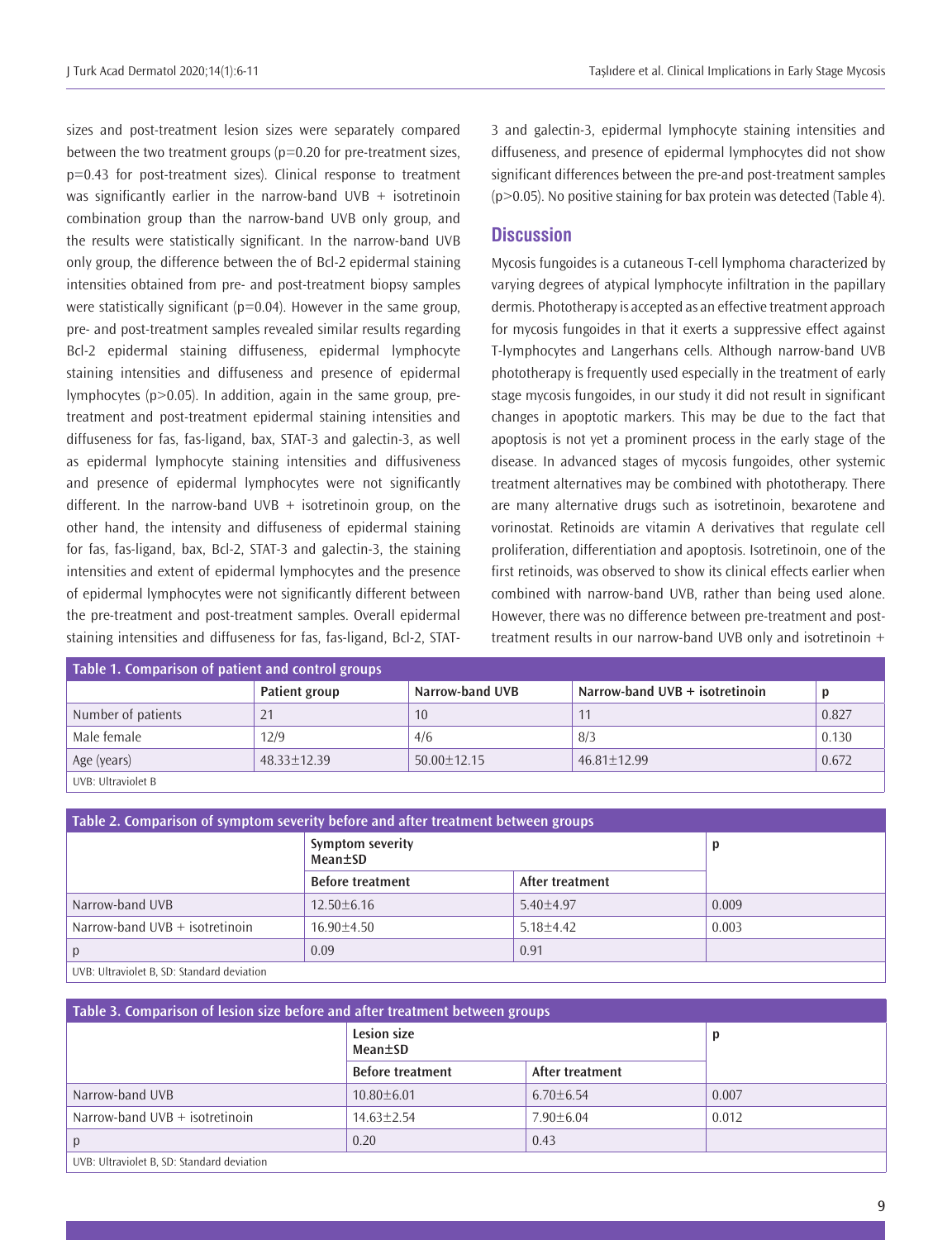|                                               | Narrow-band UVB                          |                                     | $\mathbf{p}$ |                                          | Isotretinoin + narrow-band UVB      |       |
|-----------------------------------------------|------------------------------------------|-------------------------------------|--------------|------------------------------------------|-------------------------------------|-------|
|                                               | <b>Pre-treatment</b><br>Med. (min.-max.) | After treatment<br>Med. (min.-max.) |              | <b>Pre-treatment</b><br>Med. (min.-max.) | After treatment<br>Med. (min.-max.) |       |
| Fas epidermal severity                        | $2.2(1-2)$                               | $2.2(1-3)$                          | 0.99         | $2.0(1-3)$                               | $2.4(1-3)$                          | 0.23  |
| Fas epidermal diffuseness                     | $2.1(1-3)$                               | $2.0(1-3)$                          | 0.74         | $2.1(1-3)$                               | $2.0(1-3)$                          | 0.58  |
| Fas lymphocyte severity                       | $2.2(1-3)$                               | $2.1(1-3)$                          | 0.76         | $2.4(1-3)$                               | $2.2(1-3)$                          | 0.52  |
| Fas lymphocyte diffuseness                    | $2.4(1-3)$                               | $2.0(1-3)$                          | 0.34         | $2.3(1-3)$                               | $1.9(1-3)$                          | 0.09  |
| Fas number of epidermal lymphocytes           | $1.0(1-1)$                               | $0.9(0-2)$                          | 0.70         | $1.0(2-2)$                               | $1.0(0-2)$                          | 0.99  |
| Fas ligand epidermal severity                 | $2.7(3-3)$                               | $2.7(1-3)$                          | 0.99         | $2.6(2-3)$                               | $2.7(2-3)$                          | 0.65  |
| Fas ligand epidermal diffuseness              | $3.0(3-3)$                               | $3.0(3-3)$                          | 0.99         | $3.0(3-3)$                               | $3.0(3-3)$                          | 0.99  |
| Fas ligand lymphocyte severity                | $1.7(1-3)$                               | $1.5(0-3)$                          | 0.48         | $1.4(1-2)$                               | $1.6(0-3)$                          | 0.41  |
| Fas ligand lymphocyte diffuseness             | $2.0(1-3)$                               | $1.5(0-3)$                          | 0.09         | $1.8(1-3)$                               | $1.5(0-3)$                          | 0.58  |
| Fas ligand number of epidermal<br>lymphocytes | $0.6(0-1)$                               | $0.2(0-2)$                          | 0.19         | $0.5(0-1)$                               | $0.3(0-1)$                          | 0.48  |
| Bcl-2 epidermal severity                      | $0.1(0-1)$                               | $0.5(0-1)$                          | 0.04         | $0.5(0-2)$                               | $0.4(0-1)$                          | 0.56  |
| Bcl-2 epidermal diffuseness                   | $0.2(0-2)$                               | $1.0(0-3)$                          | 0.06         | $0.9(0-3)$                               | $0.6(0-2)$                          | 0.25  |
| Bcl-2 lymphocyte severity                     | $0.5(0-2)$                               | $0.4(0-2)$                          | 0.70         | $1.09(0-2)$                              | $0.4(0-1)$                          | 0.08  |
| Bcl-2 lymphocyte diffuseness                  | $0.5(0-2)$                               | $0.6(0-2)$                          | 0.70         | $1.1(0-3)$                               | $0.5(0-2)$                          | 0.14  |
| Bcl-2 number of epidermal lymphocytes         | $1(1-1)$                                 | $0.8(0-1)$                          | 0.15         | $1(1-1)$                                 | $0.8(0-2)$                          | 0.41  |
| STAT-3 epidermal severity                     | $1.5(0-3)$                               | $1.7(1-3)$                          | 0.48         | $1.8(0-3)$                               | $1.8(1-3)$                          | 0.99  |
| STAT-3 epidermal diffuseness                  | $1.8(0-3)$                               | $1.9(1-3)$                          | 0.73         | $2.3(0-3)$                               | $2.0(1-3)$                          | 0.31  |
| STAT-3 lymphocyte severity                    | $1.4(0-3)$                               | $0.8(0-3)$                          | 0.16         | $1.0(0-3)$                               | $1.2(0-2)$                          | 0.62  |
| STAT-3 lymphocyte diffuseness                 | $1.7(0-3)$                               | $1.1(0-3)$                          | 0.19         | $1.3(0-3)$                               | $1.3(0-2)$                          | 0.90  |
| STAT-3 number of epidermal lymphocytes        | $1.0(1-1)$                               | $1.0(1-1)$                          | 0.99         | $1.0(0-2)$                               | $0.8(0-2)$                          | 0.31  |
| Galectin-3 epidermal severity                 | $1.1(0-3)$                               | $1.6(0-3)$                          | 0.157        | $1.0(0-2)$                               | $1.7(0-3)$                          | 0.142 |
| Galectin-3 epidermal diffuseness              | $1.1(0-3)$                               | $1.4(0-3)$                          | 0.180        | $1.2(0-3)$                               | $1.5(0-3)$                          | 0.417 |
| Galectin-3 lymphocyte severity                | $0.6(0-3)$                               | $0.1(0-1)$                          | 0.180        | $0(0-0)$                                 | $0(0-0)$                            | 0.99  |
| Galectin-3 lymphocyte diffuseness             | $0.6(0-3)$                               | $0.1(0-1)$                          | 0.180        | $0(0-0)$                                 | $0(0-0)$                            | 0.99  |
| Galectin-3 number of epidermal<br>lymphocytes | $0.8(0-1)$                               | $0.9(0-1)$                          | 0.317        | $0.9(0-1)$                               | $0.9(0-1)$                          | 0.99  |

narrow-band UVB groups (p=0.005). Fas is an apoptosis-associated protein of lymphoid cells, and in mycosis fungoides, its expression decreases as the disease stage progresses. Narrow-band UV increases the expression of fas/fas-ligand, which has a strong inducing effect for apoptosis [15]. Fas-directed apoptosis is inhibited by the antiapoptotic Bcl-2 protein. The presence of Bcl-2 expression leads to resistance development to apoptosis and is a negative prognostic factor. Our patients did not show a prominent Bcl-2 expression was observed in patients, and a number of previous studies have shown that Bcl-2 expression is decreased in these patients [16], implying that Bcl-2 function is not pronounced in early-stage patients. Proapoptotic bax protein induces apoptosis by increasing the production of fas and suppressing Bcl-2. Although increased bax expression following ultraviolet exposure and its role in intracellular

signaling pathways in the pathogenesis of mycosis fungoides are well-established, bax levels were not found to be significant in our study [17]. STAT-3 activation was observed in malignant cells obtained from the skin and blood of patients with cutaneous T-cell lymphoma. STAT-3 positivity is rarely seen in early-stage mycosis fungoides lesions because most lymphocytes in this stage are inflammatory rather than neoplastic. We found that both cutaneous T-cell lymphoma patients and the control group showed positive keratinocyte staining for STAT-3 in the keratinocytes, revealing no significant difference between the patients and the control group [18].

STAT-3 positivity is an indicator of progression to advanced stages and this protein is one of the potential molecules that can be targeted in novel treatment strategies for patients in this stage.